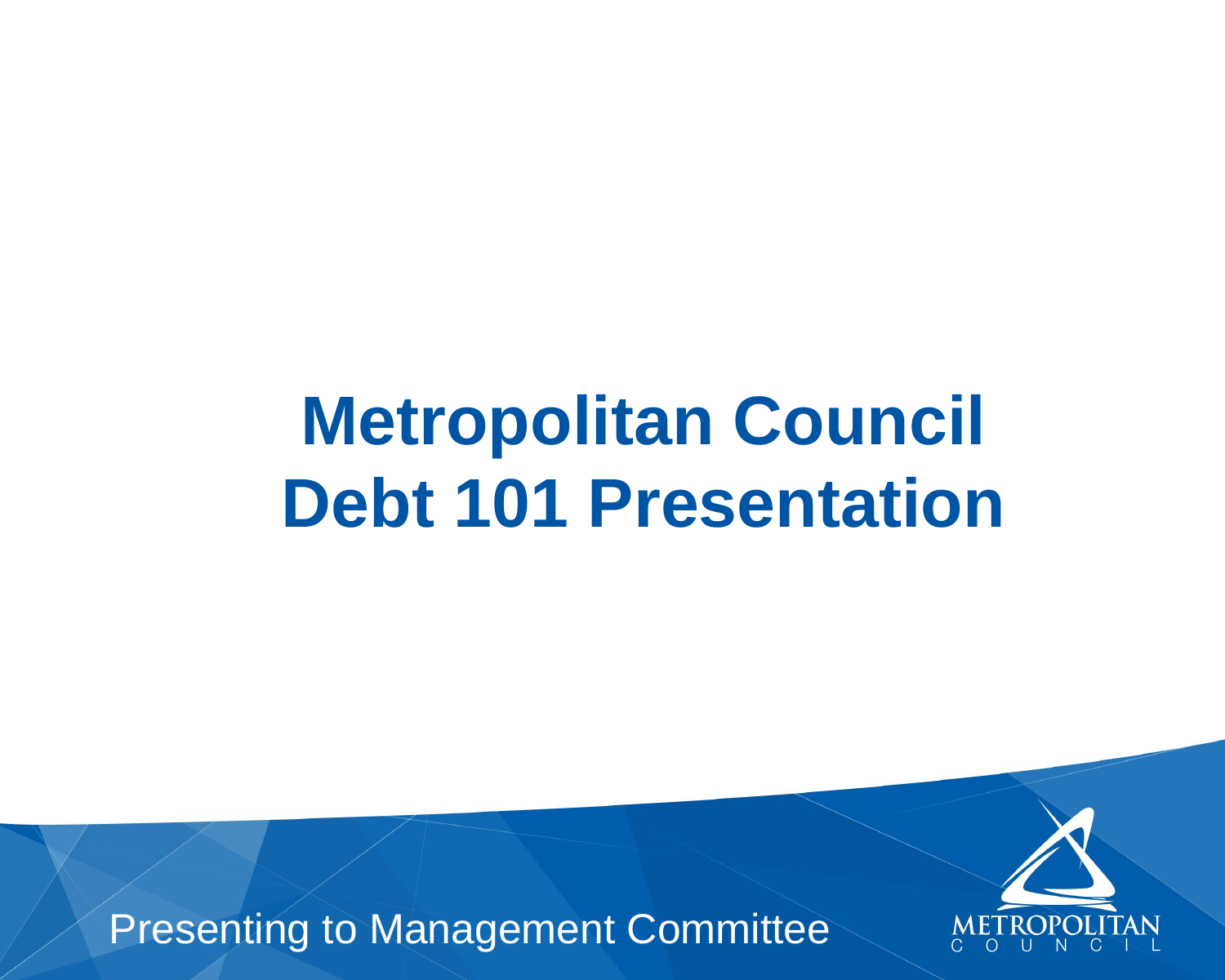# **Why We Issue Debt**

- ➢ Council issues debt to fund cash flow needs of our CIP
- ➢ Cash flow needs of 12-18 months
- ➢ All projects in CIP rather than a single project



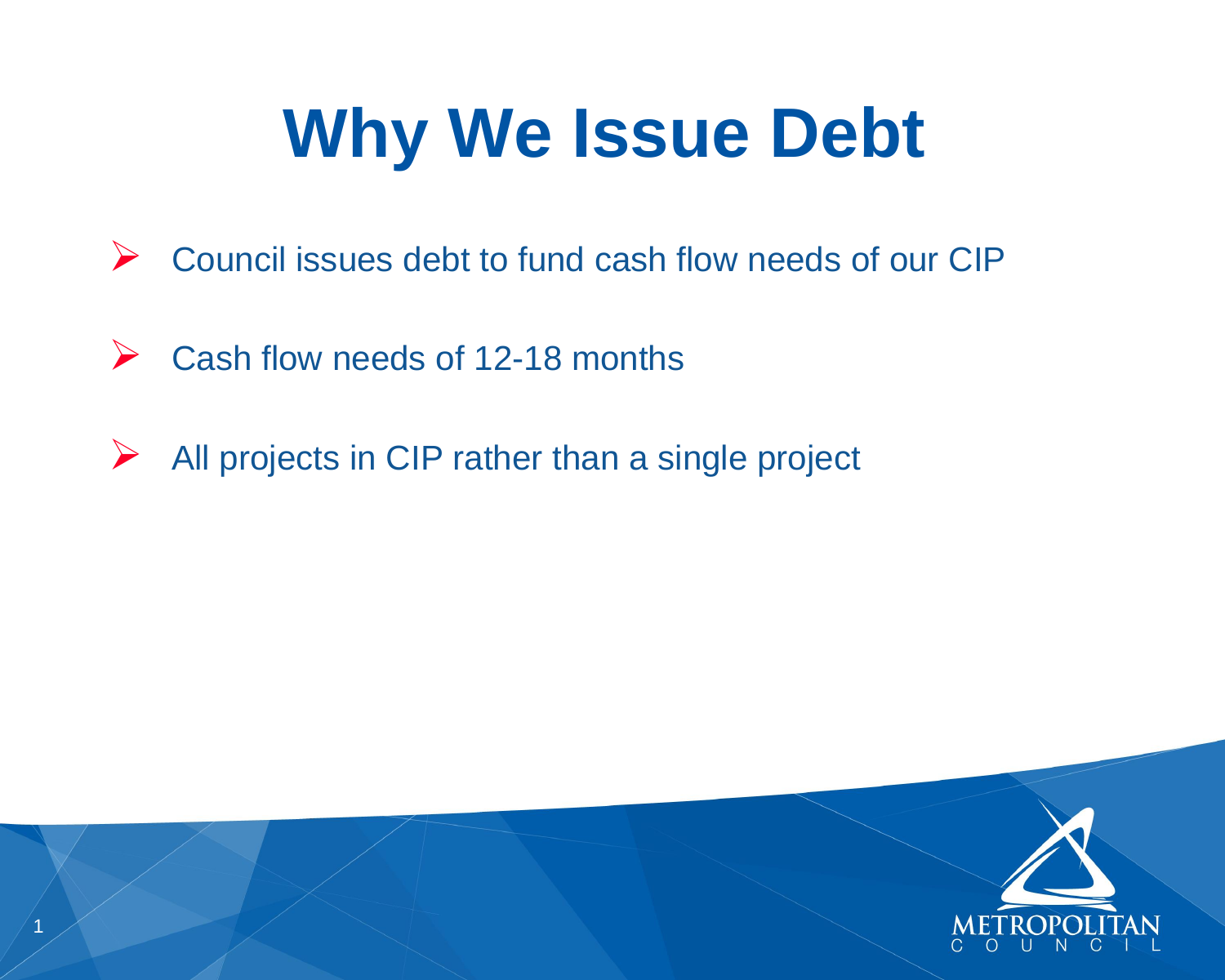- ➢ Transit / Parks Property tax levy
- ➢ Environmental Services Wastewater charges with no limit on Levy authority (Revenue Bonds with GO Pledge)

# **How We Repay Debt**



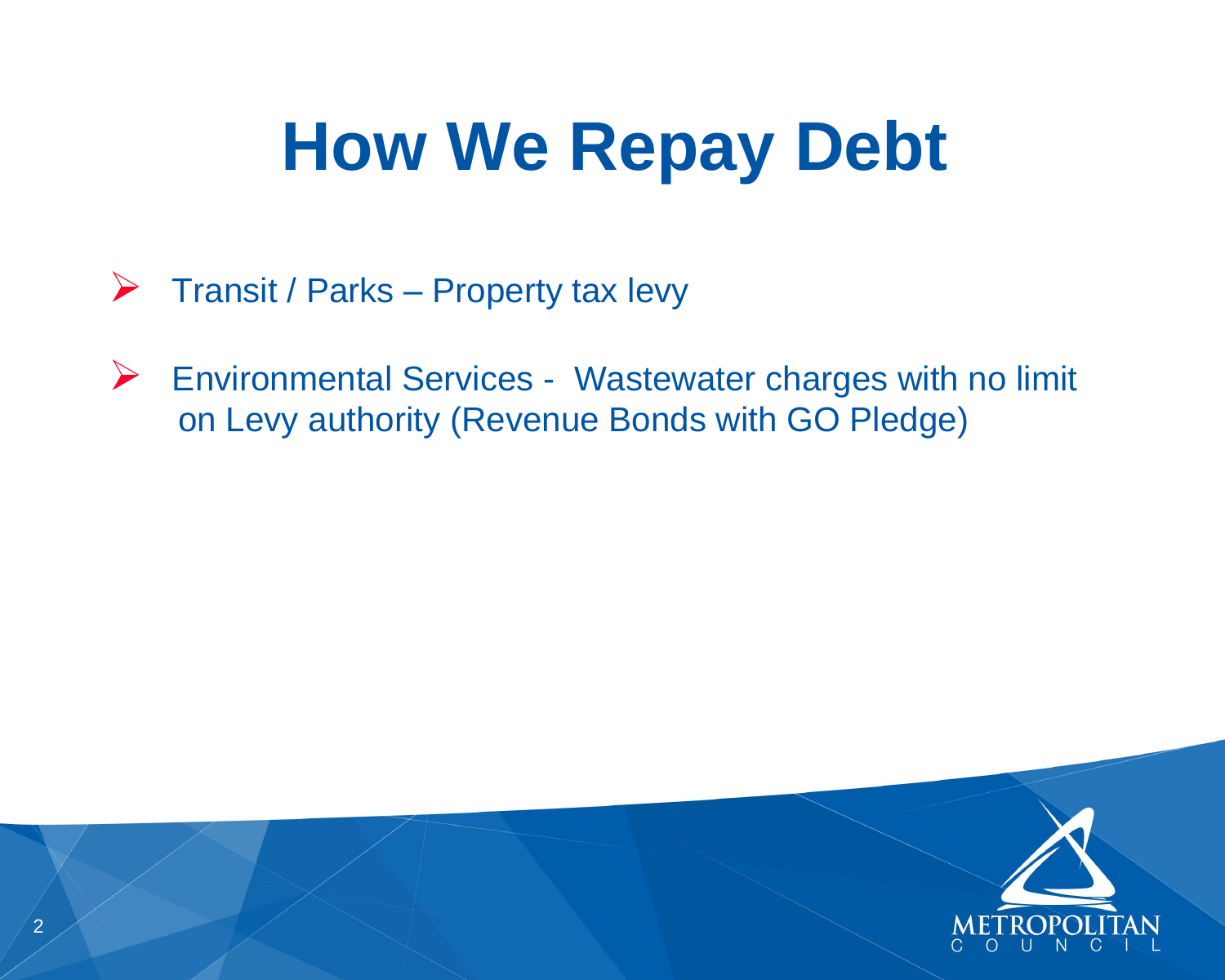## **How Much Can We Issue**



- ➢ Parks \$40 million revolving authority
- ➢ Environmental Services No Limit



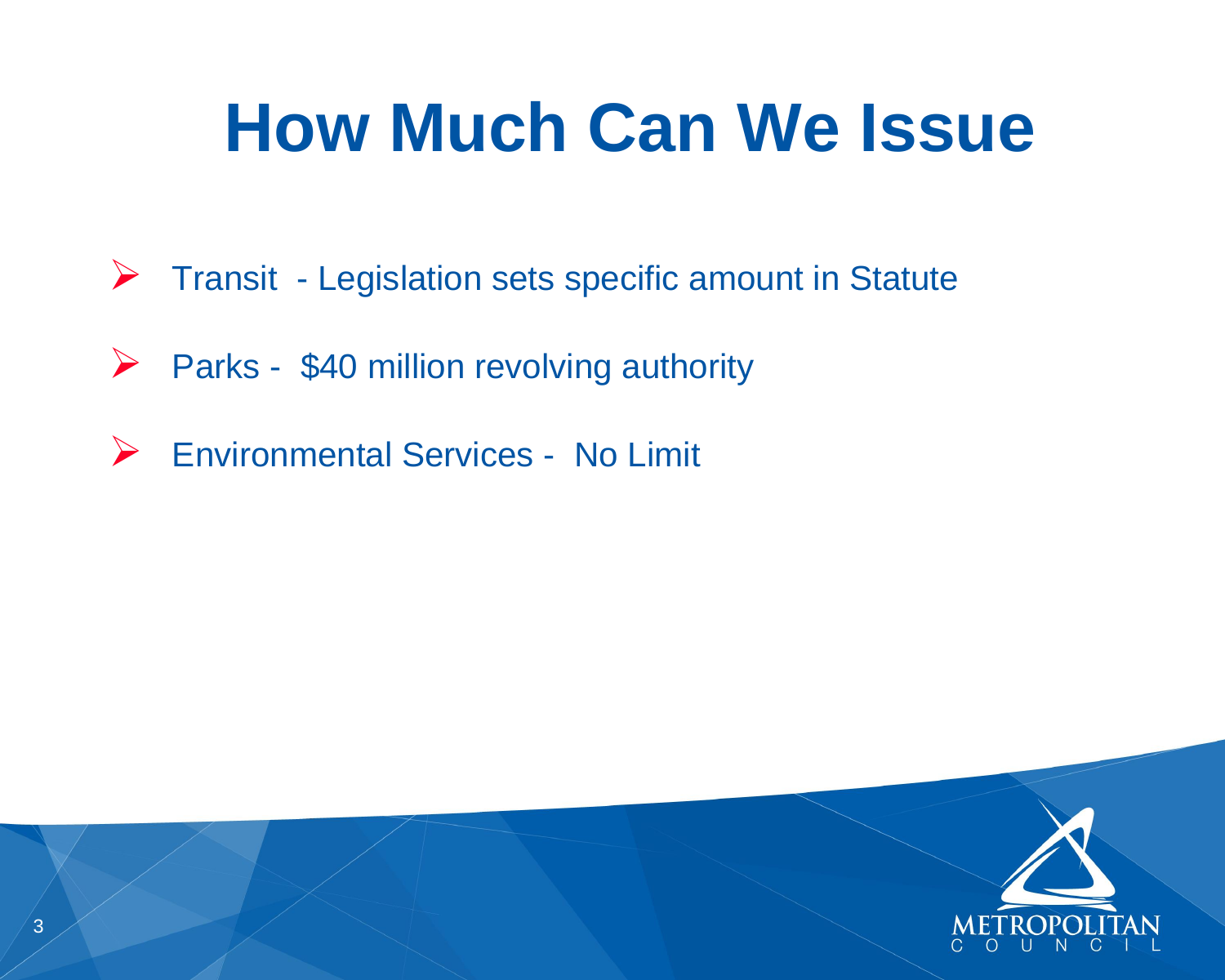# **Council Bonding Authority**

Dollars in millions

### **Remaining Authority**

#### \$37.1M

### \$21.5M

### Unlimited



|                | <b>Current</b><br><b>Authority</b> | 2019<br><b>Planned</b>         |
|----------------|------------------------------------|--------------------------------|
| <b>Parks</b>   | \$40M<br>Revolving                 |                                |
| <b>Transit</b> | \$138.5M                           | \$72.3M -10yr<br>$$44.7M - 20$ |
| Wastewater     | <b>Unlimited</b>                   |                                |

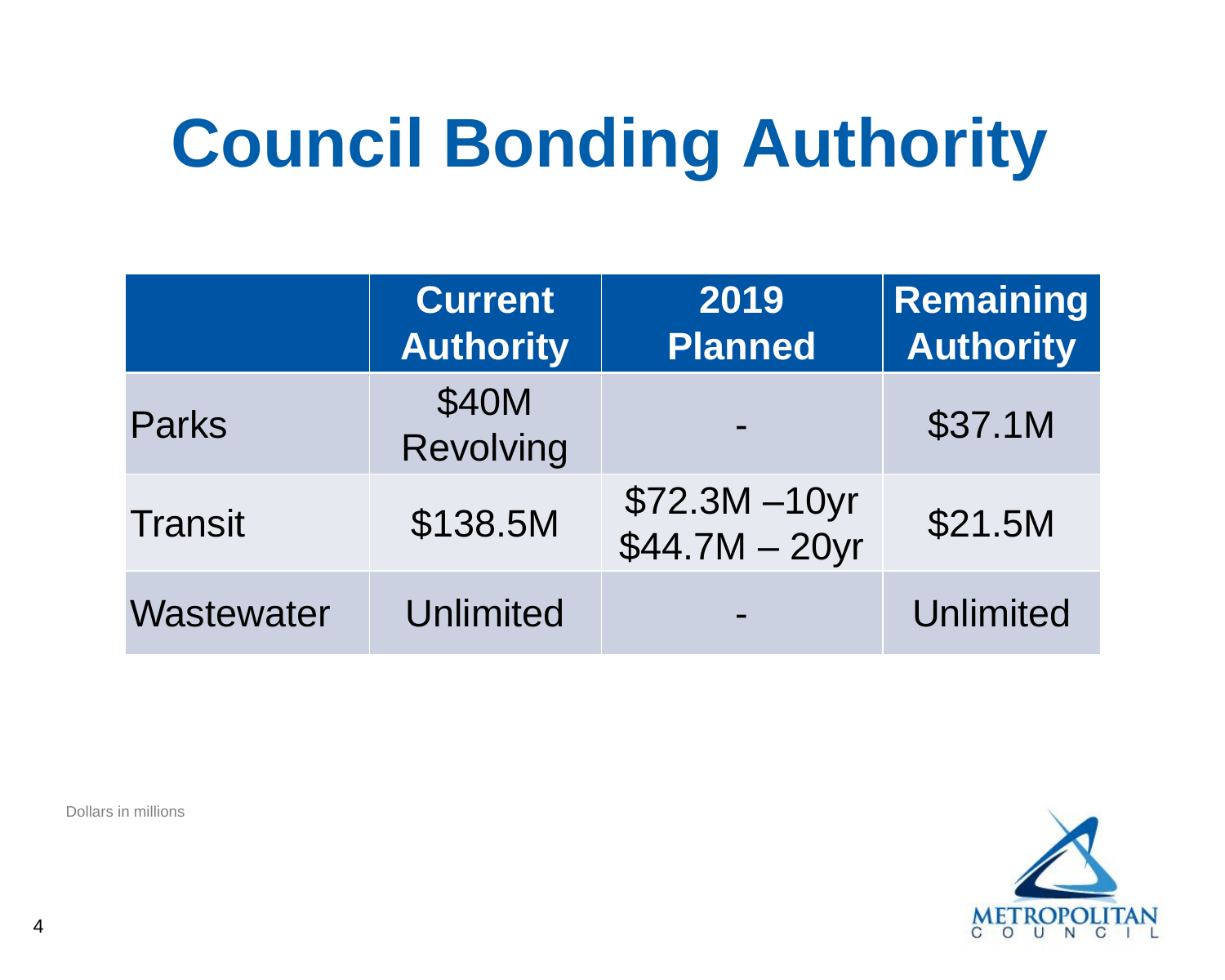## **Met Council Sale Process**

- ➢ Bond issues are based on cash flow needs
- $\triangleright$  Size of the issue is determined
- ➢ Structure of the issue is determined
- ➢ Parameters Resolution to Management Committee & Council
- ➢ Prepare the Official Statement
- ➢ Competitive Bid
- $\triangleright$  Results of the sale
- ➢ Proceeds are received



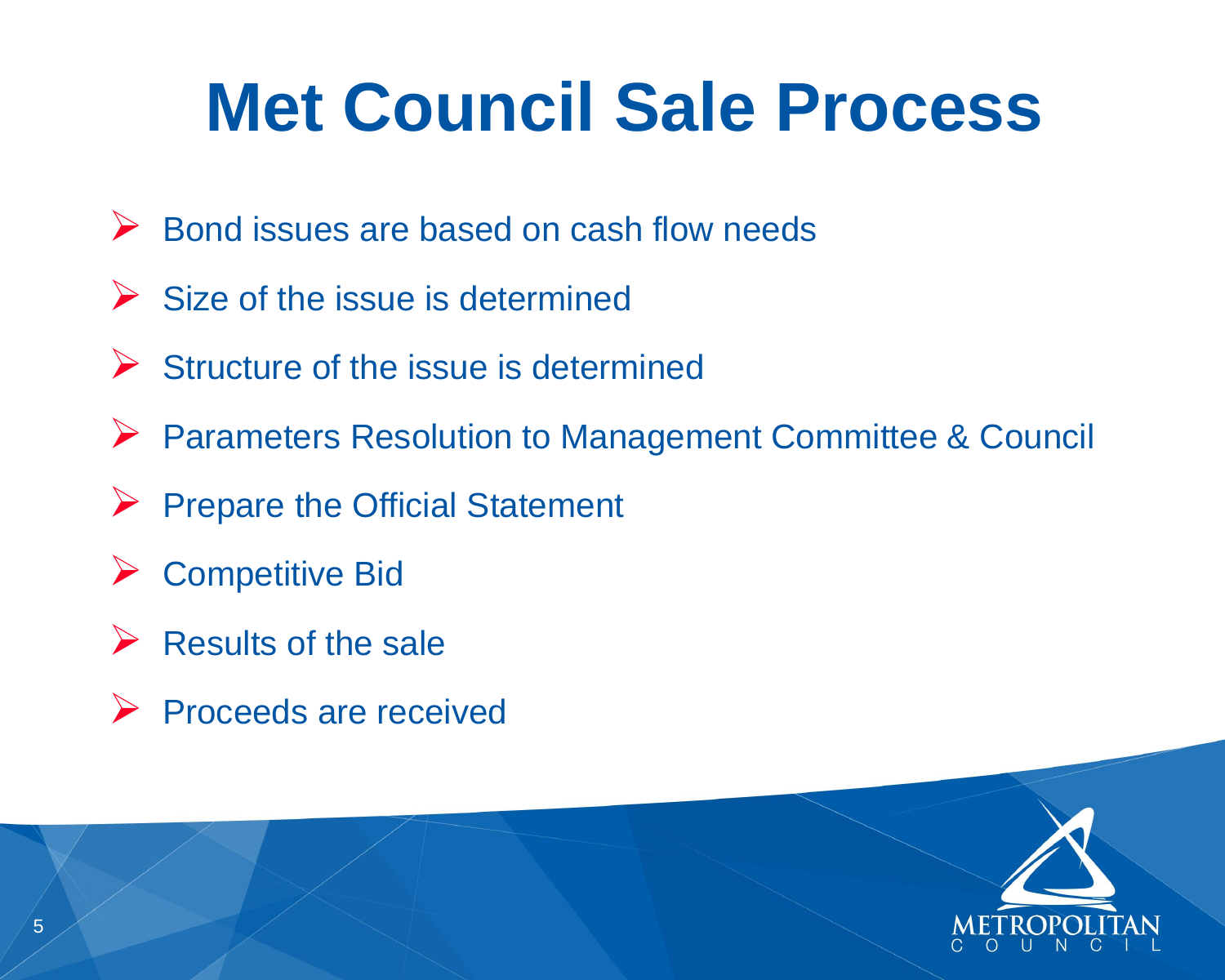# **Types of Financing**

#### Bonds



General Obligation (GO) A municipal bond, backed by the full faith and credit of the issuer with the

debt payment source being property taxes.



Revenue A government bond issued to pay for such projects as bridges and sewers where a payment source for the debt is a user fee.

#### **Notes**

- Grant Anticipation Notes (GANs) A short-term municipal financing issued in anticipation of receiving a grant.
- 
- **Minnesota Public Facilities Authority (MPFA)** Manages Ioan funds to help local

**Example 20 Certificate of Participation (COP)** Holders of Certificates are entitled to receive a fractional share of the lease payments or other revenue generated from a specific project. Robert Street Building is an example.

units of government construct facilities for clean water.

**Other** 







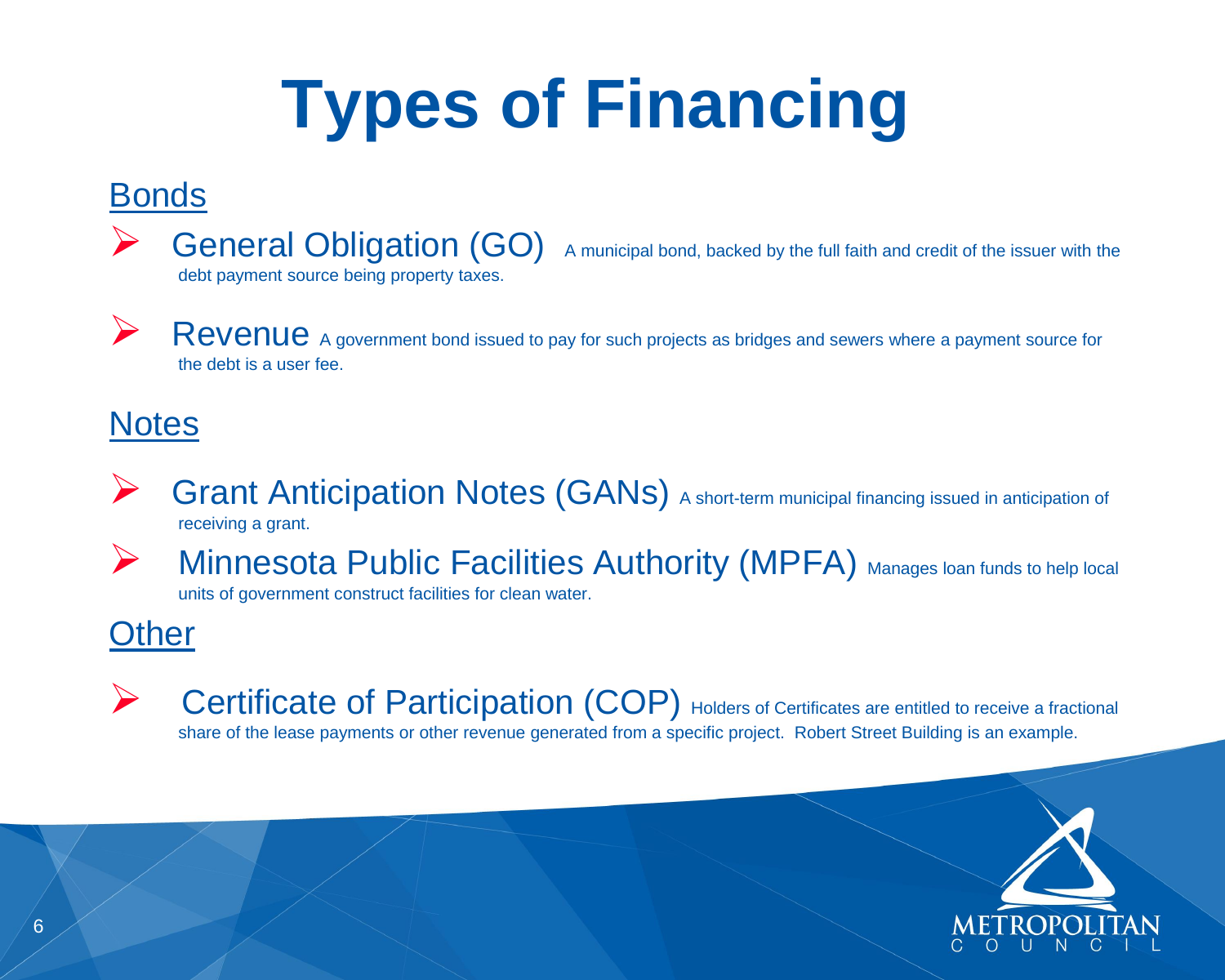## **Types of Structures**

- Fixed Rate Debt A fixed rate bond is a long-term debt paper that carries a predetermined interest rate.
- Variable Rate Debt The interest rate on the debt issue varies. (Have none)
- Call Feature A feature used by issuers to be able to have flexibility to restructure their debt. Issuers will use this feature to be able to refund (refinance) their debt if rates are below the bond issuance rate.
- **PERICIOUS** The refinancing of debt by taking advantage of current interest rates that are lower than at the time the debt was issued. Statutorily, must be able to save a minimum of 3% in interest costs to be able to refund an issue.
- $\triangleright$  Tax Exempt vs. Taxable Bonds Interest income is, in general, exempt from federal income tax, and may also be exempt from state and local income taxes.





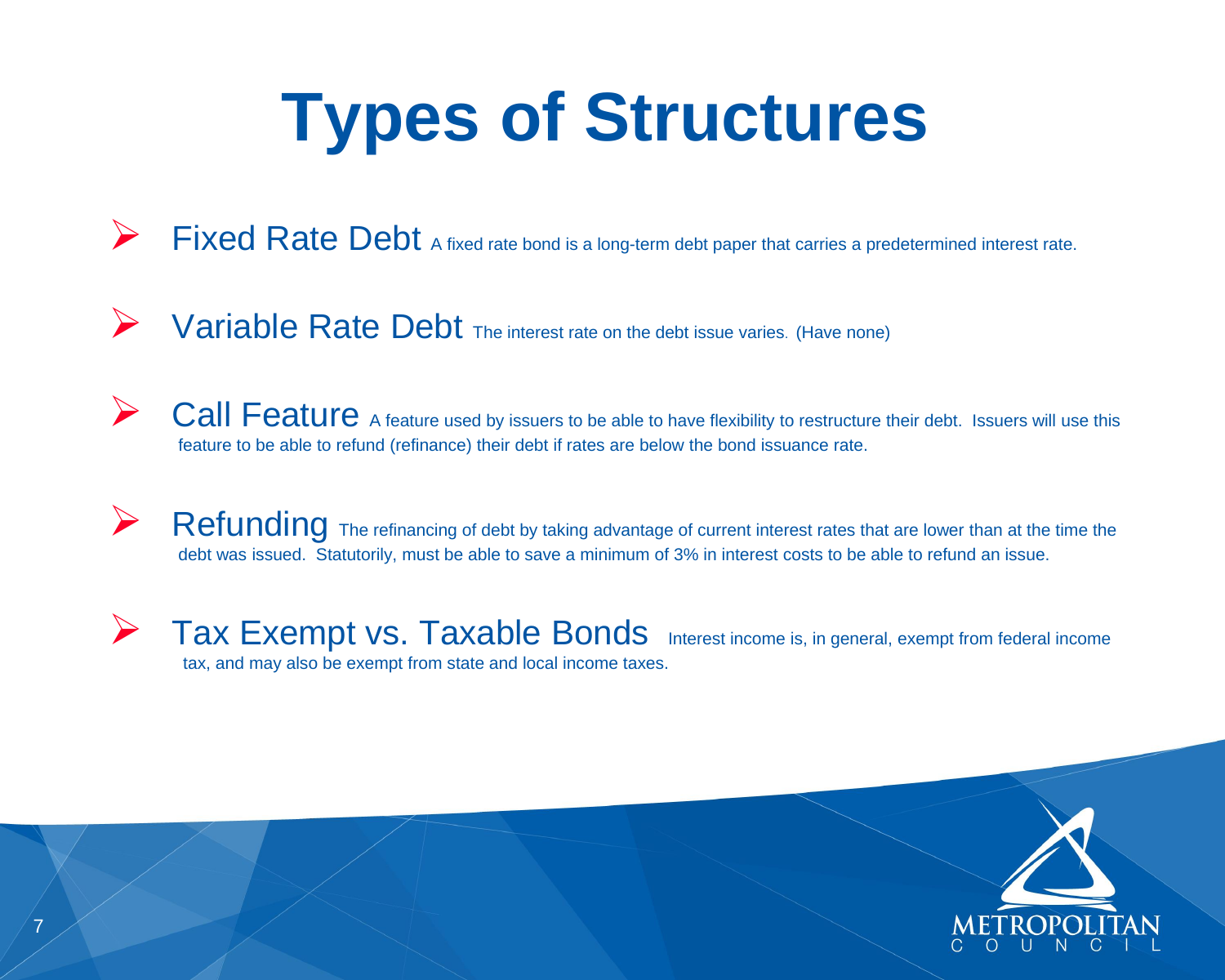## **Types of Sales**



**Competitive Bond Sales** The issuer solicits bids from underwriting firms to purchase its bonds and sells the bonds to the firm or bond syndicate offering the lowest interest cost.



#### ➢ Advantages of Competitive Sale

- ➢ Bonds are typically sold at the lowest cost
- ➢ Historically lower rates then negotiated sales
- ➢ Promotes an open and fair process

Negotiated Bond Sale The underwriting firm (purchaser of the bond) is selected early in the issuance process. The issuer negotiates a purchase price for the bonds with the underwriter at the time the bonds are sold. The City of St. Paul's issue for the Saints Stadium would be an example.

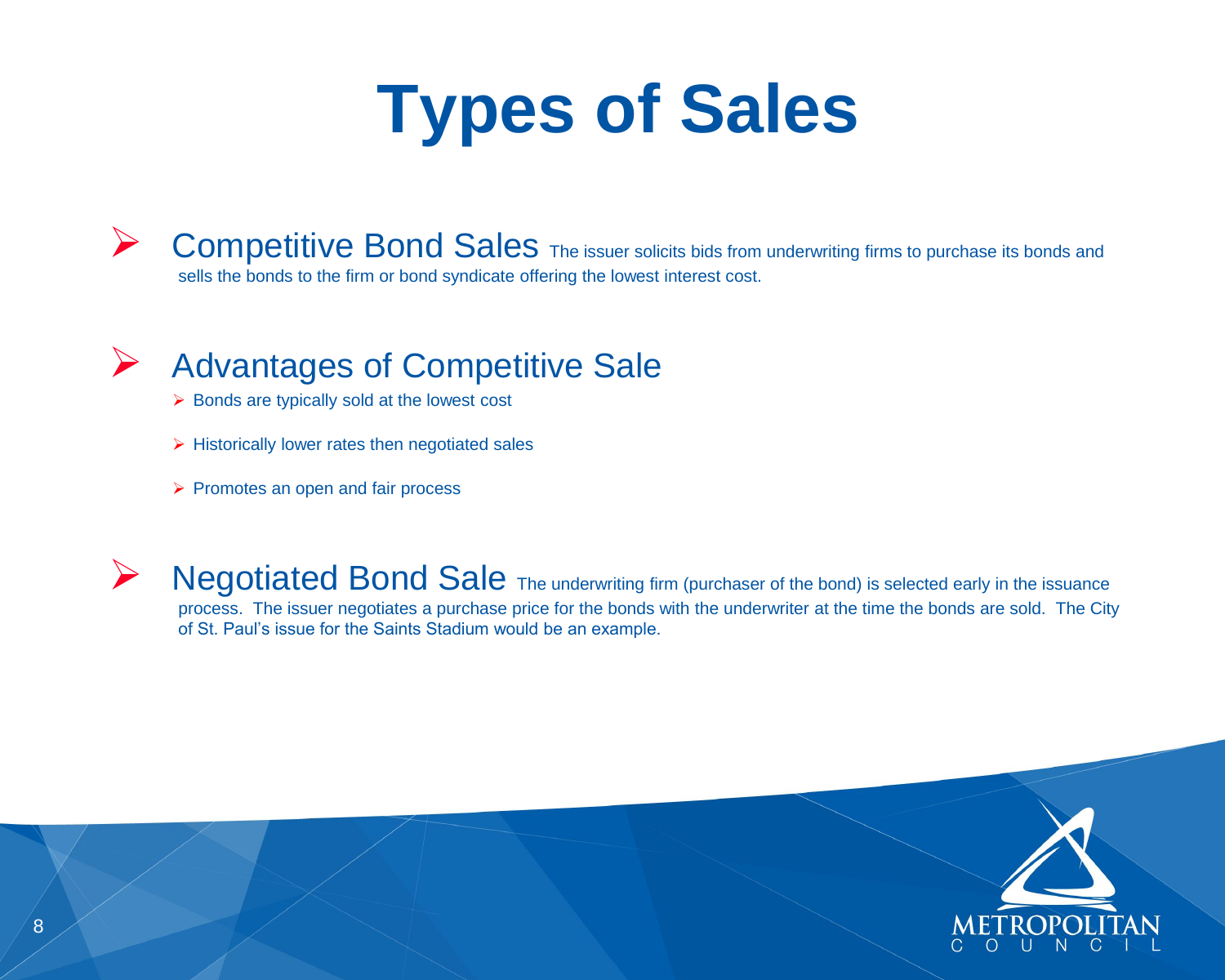### **Sale of Bonds**

- **Financial Advisor** The Financial Advisor works with the issuer to determine the structure and timing of the issue, prepare bond documents, assist with the Official Statement, evaluate the best bid and close the transaction.
- **Bond Counsel** The primary role of bond counsel is to certify both that the issuer has legal authority to issue the bonds and that the securities quality for federal and (if applicable) state and local income tax exemptions.
- **Dnderwriter** The primary function of the underwriter in a bond transaction is to purchase securities from a government issuer and resell them to investors.
- Official Statement The official statement (OS) discloses pertinent information regarding the debt offering.

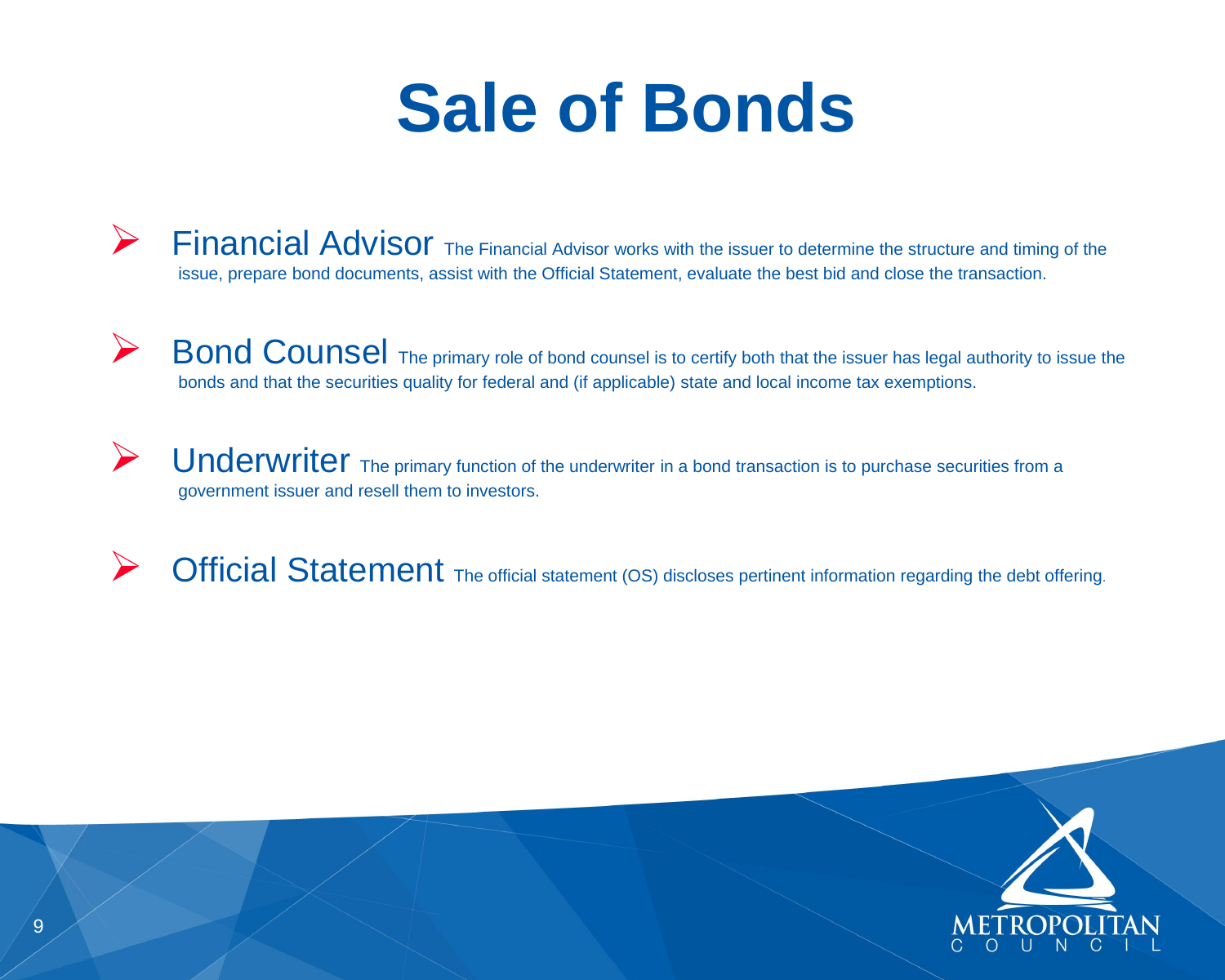## **Bond Ratings**



Met Council has the top rating of triple A from both Standard & Poor's and Moody's.

#### ➢ Credit rating is a measure of risk to investor

- $\triangleright$  AAA is the best rating (Moody's is Aaa)
- $\triangleright$  D bonds are in default
- $\triangleright$  The higher the credit rating the better the rate to the issuer (lower rate we get)
- ➢ Every higher level means typically a quarter of a percent better rate for the issuer (example: rating of AAA may be 3% and a AA rating is 3.25%)

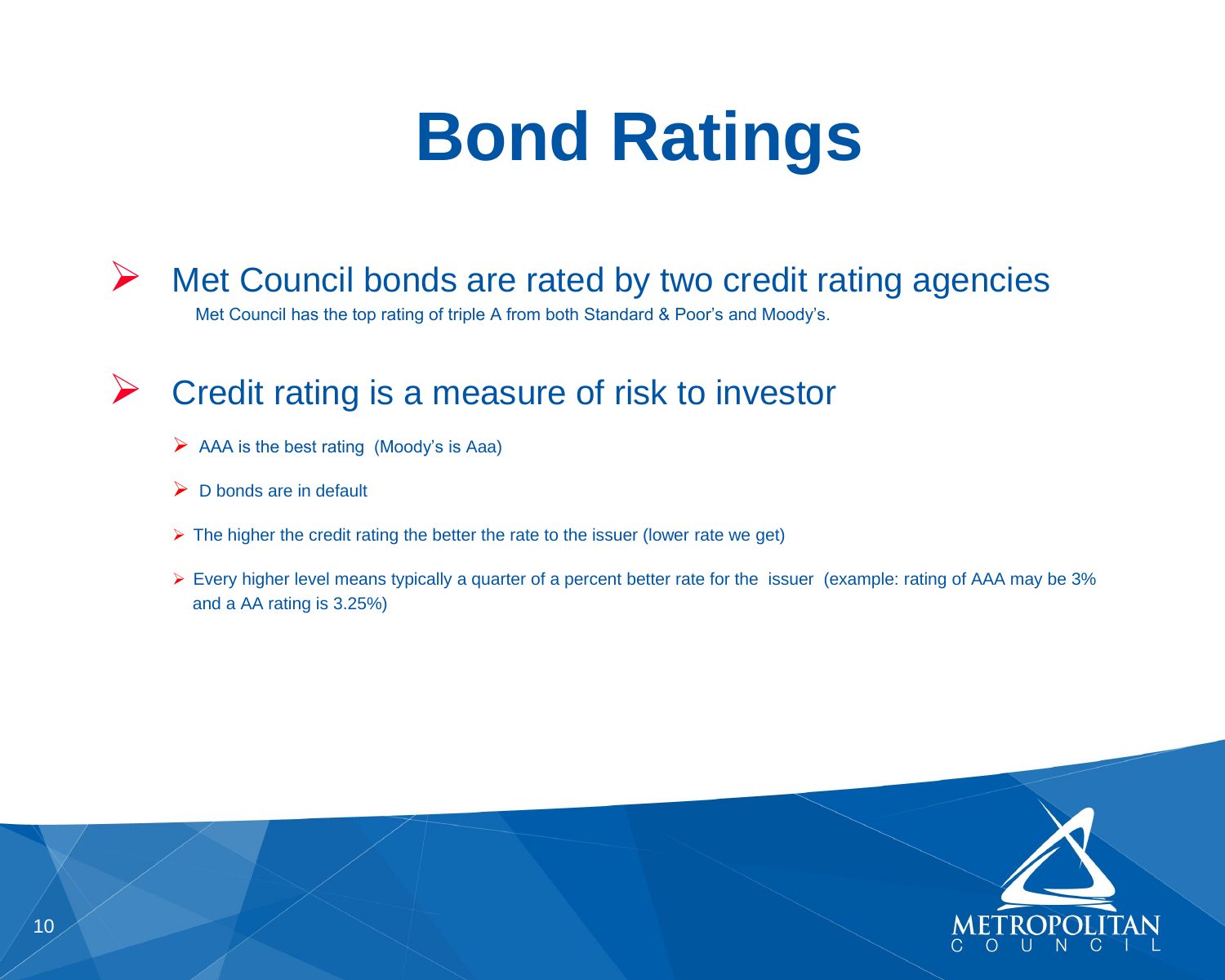### **Bond Ratings**

### **S & P Moody's Meaning**

| <b>AAA</b>  | Aaa          | Best quality, with the smallest risk, issuer<br>dependable                   |
|-------------|--------------|------------------------------------------------------------------------------|
| AA          | Aa           | High quality, with slightly higher degree of                                 |
| A           | $\mathsf{A}$ | High-medium quality, with many strong at<br>vulnerable to changing condition |
| <b>BBB</b>  | <b>Baa</b>   | Medium quality, currently adequate but po<br>term                            |
| <b>BB</b>   | Ba           | Some speculative element, with moderate<br>safeguarded                       |
| B           | B            | Able to pay now but a risk of default in the                                 |
| CCC         | Caa          | Poor quality, clear danger of default                                        |
| CC          | Ca           | Highly speculative quality, often in default                                 |
| $\mathsf C$ | $\mathbf C$  | Lowest rated with poor prospects of repay<br>paying                          |
| $\star$     | D            | In default                                                                   |

#### ssuers exceptionally stable and

- an Aas en Aaa Bigh quality with the sum that the sum of long-term risk
- a a A High-medium quality and the post of the many strong attributes but somewhat
- but perhaps unreliable over long-
- derate security but not well
- $\overline{\mathbf{a}}$  in the future
- 
- 
- repayment through may still be

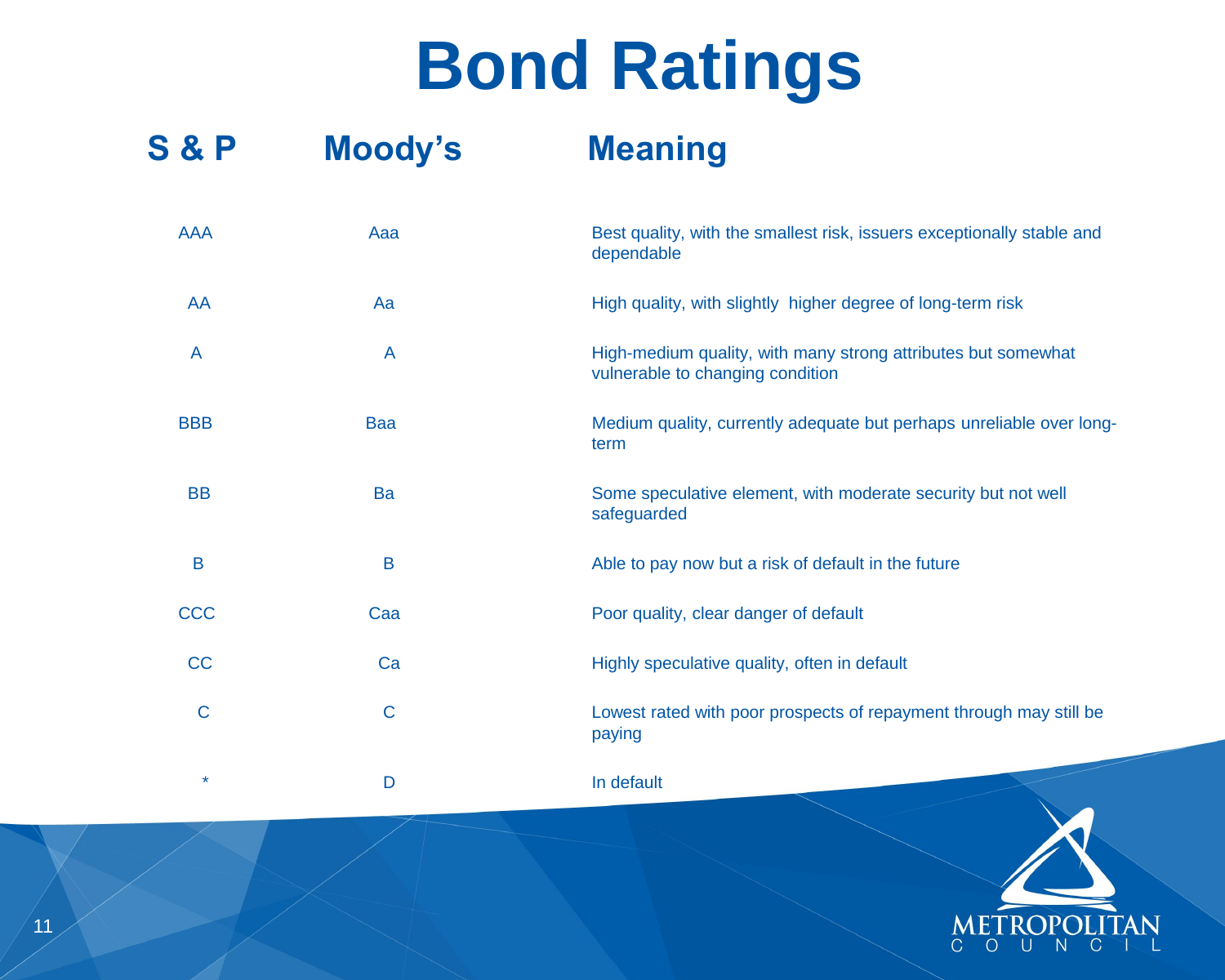## **Met Council Rating Call**

- $\triangleright$  The rating call is handled by the Finance Department
- ➢ Key staff from Environmental Services and Metro Transit are involved in the call to help tell the Council's story
- ➢ Topics discussed are the Council's financial position, key management issues and how those are addressed.
- ➢ Financial management policies discussed are:
	- 1) Reserve Targets
	- 2) OPEB
	- 3) Budget Process



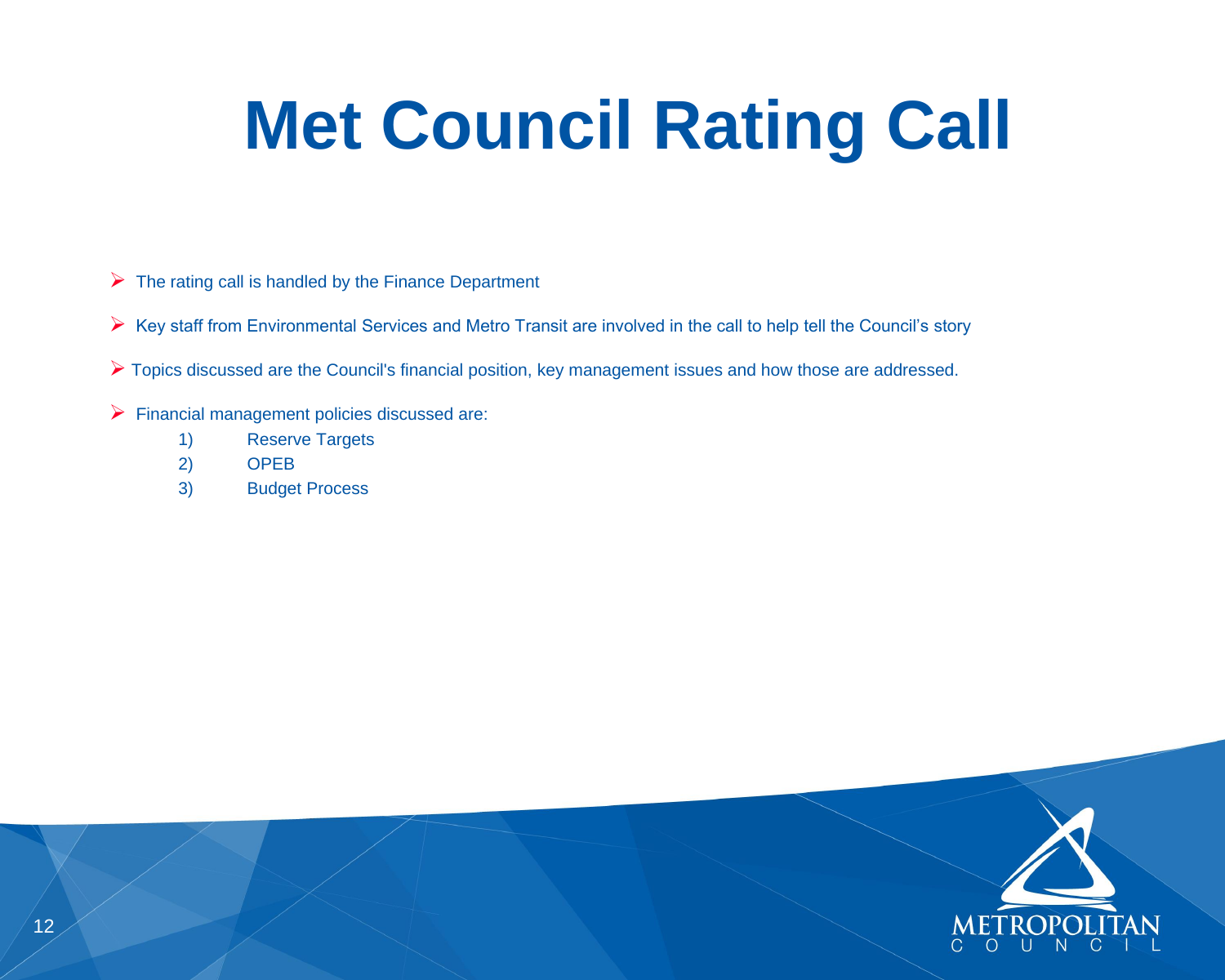## **Bond Ratings**

Agencies Three agencies exist in the rating of bonds. They are Standard & Poor's, Moody's and Fitch.

#### ➢ Rating Methodology

|                | Economy | Debt Management | <b>Institution Framework</b> | Management | <b>Finances</b> | <b>Pensions</b> |
|----------------|---------|-----------------|------------------------------|------------|-----------------|-----------------|
| <b>S&amp;P</b> | 30%     | $10\%$          | 10%                          | 20%        | 30%             | $\sim$          |
| Moody's        | $30\%$  | $10\%$          | <b>Contract Contract</b>     | 20%        | 30%             | 10%             |

Note: Institution Framework at Moody's is included in Management. Also, this reflects Moody's change in the economy from 40% to 30%.

| <b>Inances</b> | Pensions |
|----------------|----------|
| 30%            |          |
|                |          |

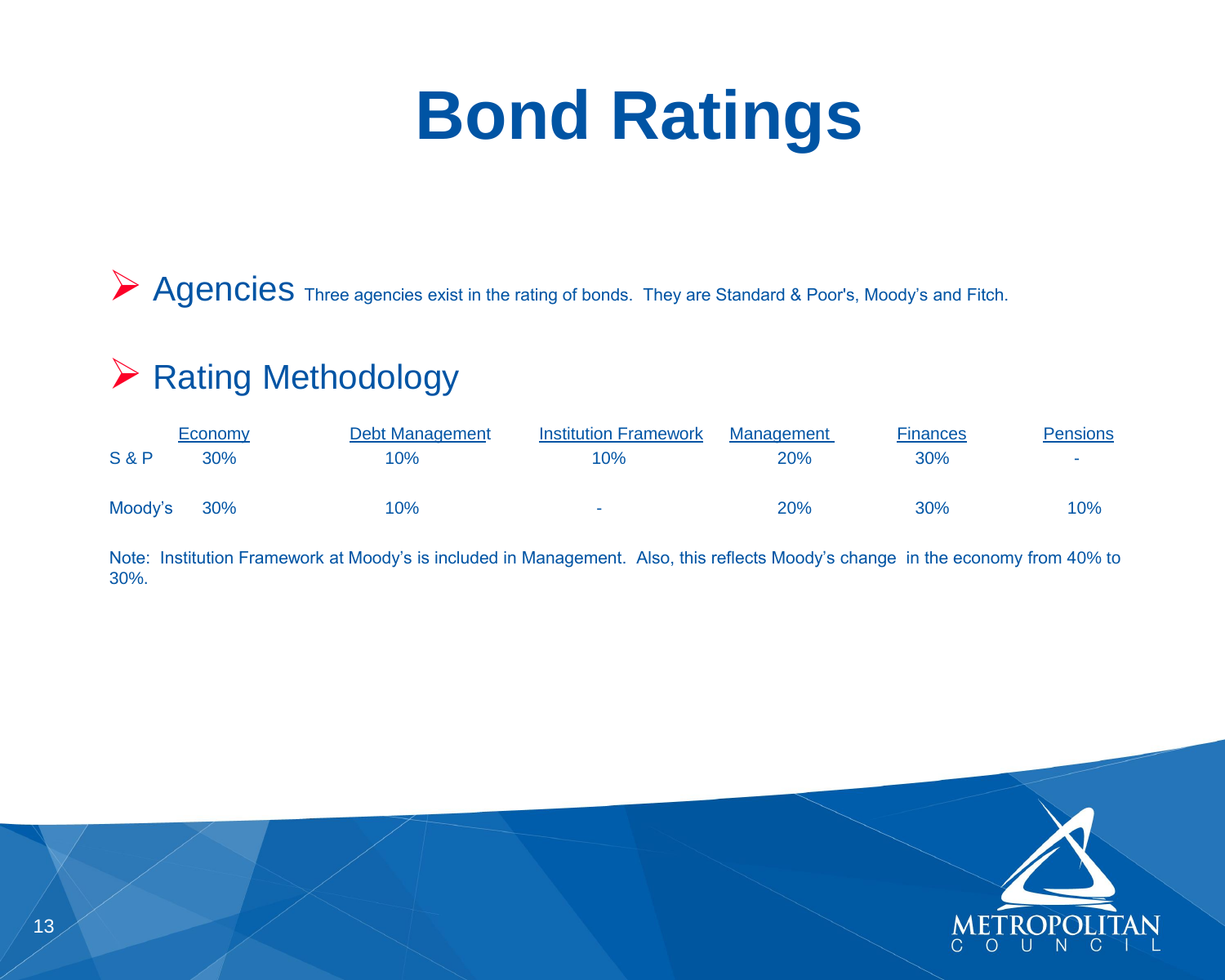GO Parks  $\qquad \qquad$  \$ 2.95 million GO Transit \$181.62 million Wastewater \$805.14 million PFA \$554.64 million Total \$1,544.35 billion

Paydown of Principal The Met Council aggressively pays down its debt with typical issues being 5,10 and 20 years.

## **Met Council Debt Position**



Outstanding Debt as of 12-31-2018: